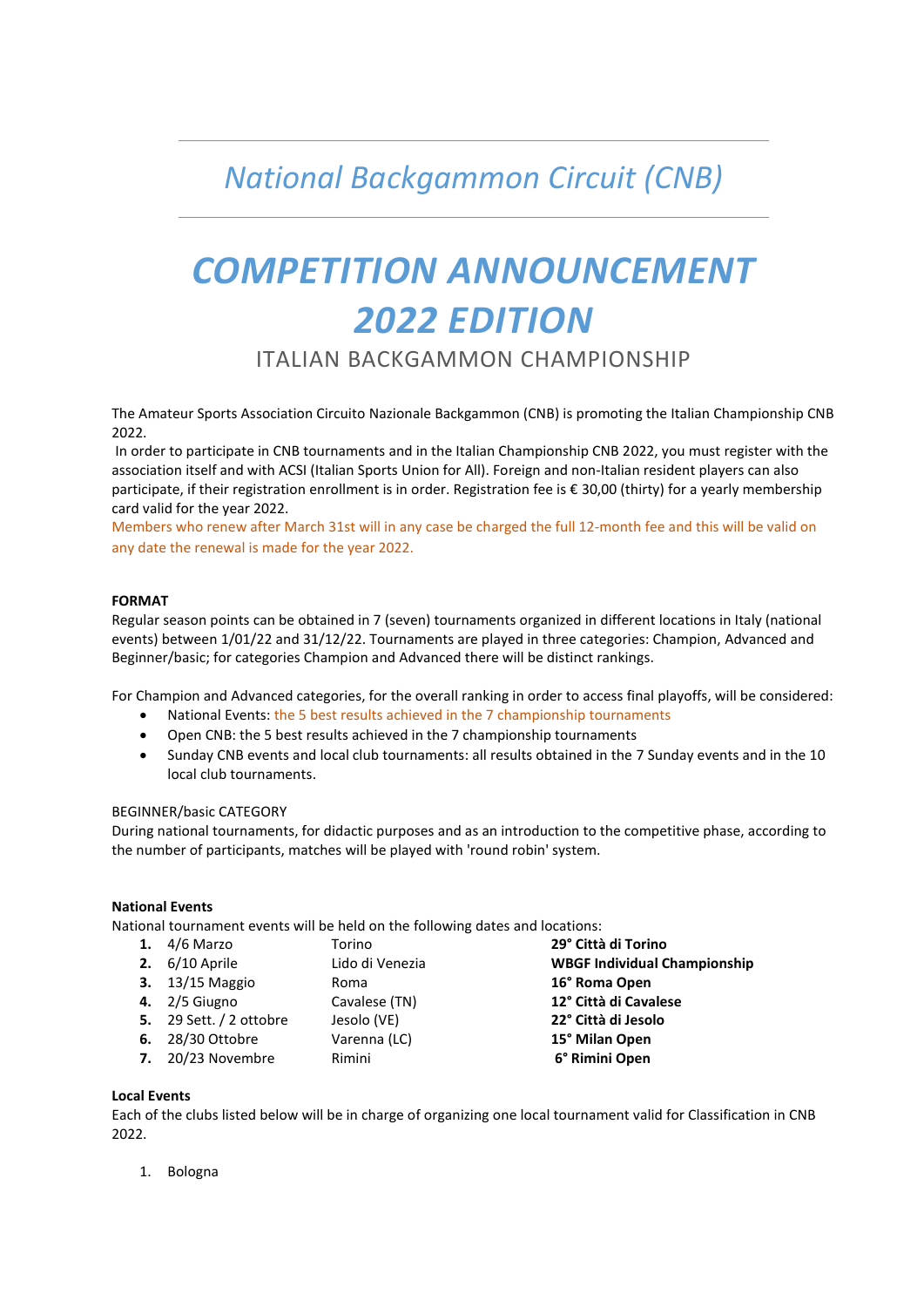- 2. Cavallino (VE)
- 3. Grado (GO)
- 4. Milano
- 5. Venezia
- 6. Roma
- 7. Torino
- 8. Treviso
- 9. Firenze
- 10. Napoli

CNB will provide all support and assistance needed, including promotion and marketing of the event, playing material, consulting and help in managing the event. However, the following rules are mandatory for each participating club:

a) All local tournaments must be played (and results communicated) at least one week before the last national event

b) There is no 'Standard' format for local events. Generally, tournaments are by direct elimination (with or without Consolation), Double and Triple Elimination.

If the event foresees multiple entries, points will be assigned only based on the results of the first entry. c) A player may participate in local events without being registered to CNB. However, to compete for classification, the player must necessarily hold a valid membership card; at the time of enrollment, the player must state whether the points already acquired are to be inserted in the classification for the Champion or Advanced category, after which points cannot be transferred from one category to another;

d) For an event to be valid, there must be a minimum of 16 or more players; in case of 15 or fewer players, the event will be annulled, without any possibility of rescheduling.

#### **Scoring: Open CNB, Sunday and Local tournaments**

- **Scoring (single elimination format)**. Participation: 1 point; for each match won in the main: 3 points; bonus main: winner 6 points, runner-up 4 points, semifinalists 2 points (for players who have won at least two matches); bonus consolation: winner 4 points, runner-up 2 points, semifinalists 1 point (for players who have won at least two matches)
- **Scoring (Double Elimination format)**. Participation: 1 point; for every match won: 3 points in main, 2 points in 2<sup>nd</sup> chance, 4 points in final phase. Bonus of 3 points to players qualified for the final phase
- **Scoring (Triple Elimination format)**. Participation: 1 point; for each match won: 1 point for each round played from third to last (included) and upwards: 1 bonus point; bonus (to be divided among players having the same number of classification points): 8 points for the first, 6 points for the second, 4 points for the third, and 2 points for the fourth.
- **Scoring (others format)**: organizing club will communicate scoring to CNB, who will verify the scoring system is in line with those generally used

#### **PLAYOFF**

#### To access the final ranking, you must have played in at least three national tournaments.

At the end of the regular season, the top 16 players in the Champion category and the top 12 players in the Advanced category will be admitted to their respective final playoffs. The winner of the champion category will be declared Italian Champion CNB 2022. The winner of the Advanced category will be declared Italian Champion-Advanced category CNB 2022.

Final classification in both categories will be calculated according to the following criteria:

1) Total points earned

2) Highest number of points earned in national events

- 3) Highest number of participations in national events
- 4) Highest points earned in a single national event

5) Second highest points earned in a national event, and so forth until all points earned in national events are considered

6) Highest points earned in a single local event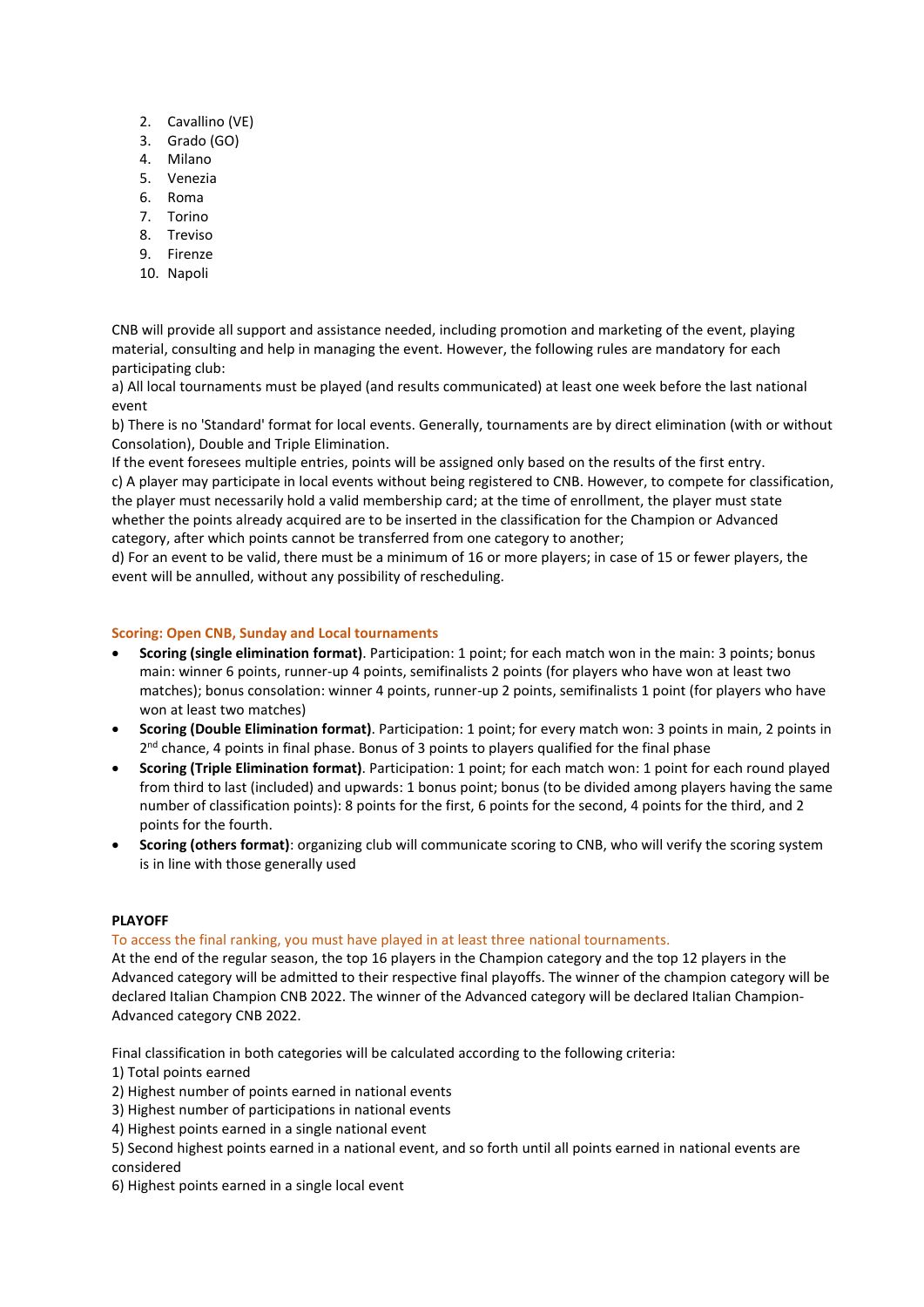7) Second highest points earned in a single local event, and so forth

#### **CHAMPION CATEGORY:**

#### **National Events**

**\_\_\_\_\_\_\_\_\_\_\_**

- **Format:** The 7 (seven) events of the Circuit will have a 'CNB double elimination' format.
- **CNB Double elimination.** This is a system of double elimination in which 8 players qualify for the final phase. This final phase is composed of 4 semifinalists from the principal flight called "main" and of 4 semifinalists from the secondary flight called "second chance". Defeated players in the main enter in progressive order into the 'second chance' flight, where they have a second chance to participate in the final phase. The pairing of the 8 players at the beginning of the final phase is decided by draw, with the exception that in the first round of the final phase rematches between players that have already played against will be avoided. "Main" is played to 11 points, "second chance" to 9. Final phase is played to 11 -13 points and the final match to 15.

**\_\_\_\_\_\_\_\_\_\_\_\_\_\_\_\_\_\_\_\_\_\_\_\_\_\_\_\_\_\_\_\_\_\_\_\_\_\_\_\_\_\_\_\_\_\_\_\_\_\_\_\_\_\_\_\_\_\_\_\_\_\_\_\_\_\_\_\_\_\_\_\_\_\_\_\_\_\_\_\_\_\_\_\_\_\_\_\_\_\_\_\_\_**

- **Scoring**: Participation: 3 points; for every match won: 9 points in main, 6 in 2<sup>nd</sup> chance, 12 in final phase. Bonus of 9 points to players qualified for the final phase
- **Time-controls**: matches are disputed using digital clocks (Simple Delay) 12 seconds each move, 2 minutes each point.

#### **PLAYOFF**

At the end of the circuit events, the top 16 players classified will play playoff matches valid for the title. Players from the 9th to the 16th place will play the first round, and the 9th player classified has the option of choosing his opponent among those who were classified from 13th to 16th place (and so forth, according to ranking). Players from 5th to 8th place will play the round of 16, and the 5th has the option of choosing his opponent from the four players coming from the preceding rounds (and so forth, according to ranking). Players from 1st to 4th place will play in the quarterfinals and the 1st player may choose among the 4 players coming from the preceding rounds (and so forth, according to ranking).

In the semifinal, the player with the best ranking in the regular season may choose his opponent from among the other semifinalists.

In addition to the final, a final for the  $3<sup>rd</sup>/4<sup>th</sup>$  place will be played.

Up to the round of sixteen matches will be played to 13 points, quarters and semifinals to 15 points, final matches to 17 points.

Matches will be played using digital clocks (Bronstein system) 12 seconds each move, 2 minutes each point. The total of reserve funds forms the prize pool for playoffs. All prizes are awarded with the following structure: 50% to the winner, 30% to the runner-up, 20% to 3rd place.

#### **ADVANCED CATEGORY:**

#### **National events**

• **Format:** More Swiss Quadruple Elimination to 9 rounds will be used. At the end of round 9, all players with less than 4 losses will get a prize according to the number of matches won (i.e. all players with the same number of victories will get the same points and prize).

Only to define the ranking among players with the same number of victories, the following criteria will be used:

- Total Bucholz (sum of the points obtained by players encountered)
- $\circ$  If needed, in case two players have played against only once during the tournament, the result of that match will be considered
- <sup>o</sup> If needed, a new tie-breaker match will be played